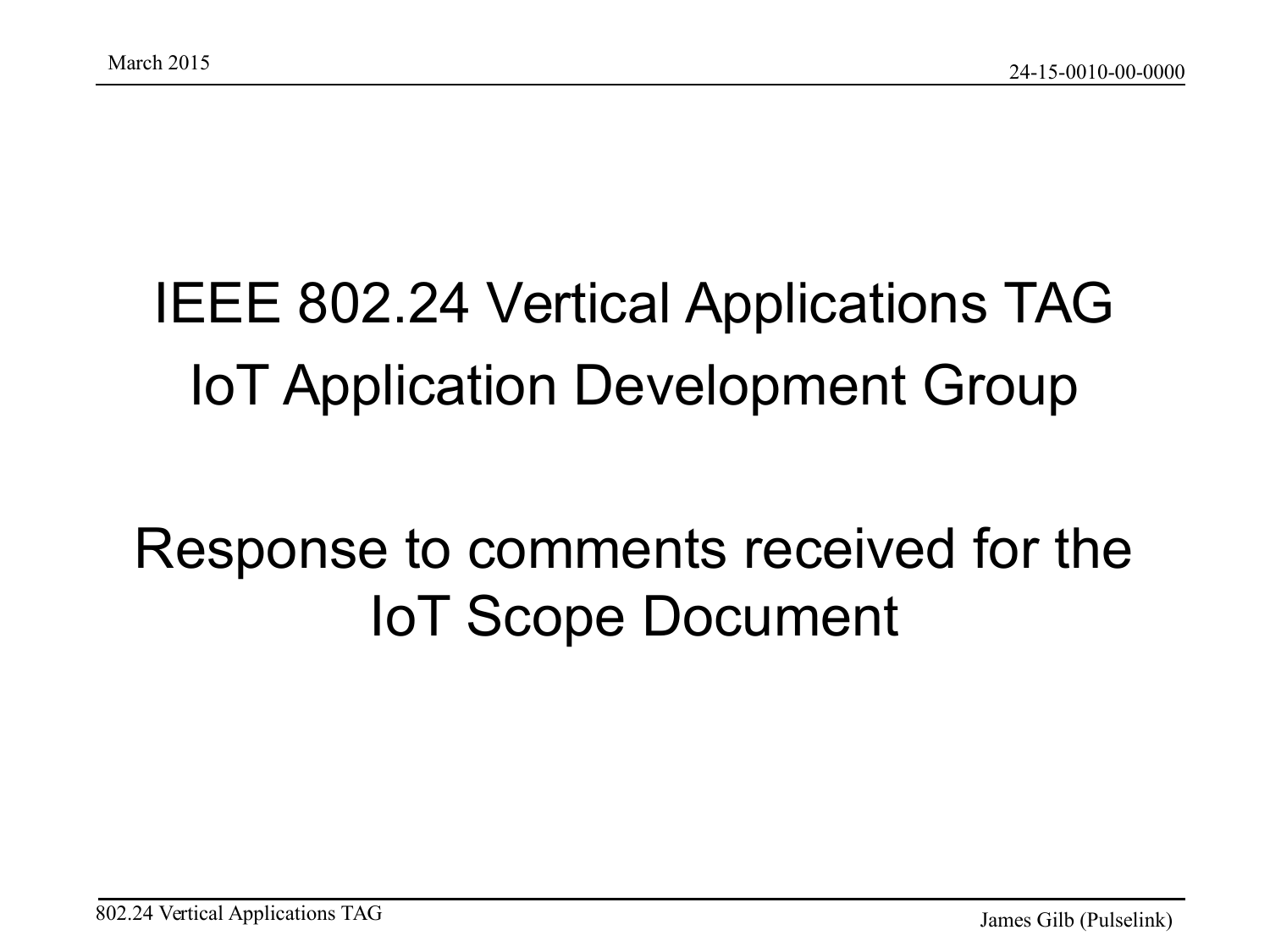# 802.11 (1)

• Scope – missing "." at end of Scope.

– Added period to the end of the last bullet.

- Customer 'Customer' is what is being asked to be identified…please identify "who the customer" is to answer the question.
	- Added new paragraph "Targeted customers include: end users, service providers, OEMs, chip suppliers, standards developers (e,g, IEEE P802, TIA, ISO, IEC) and industry alliances."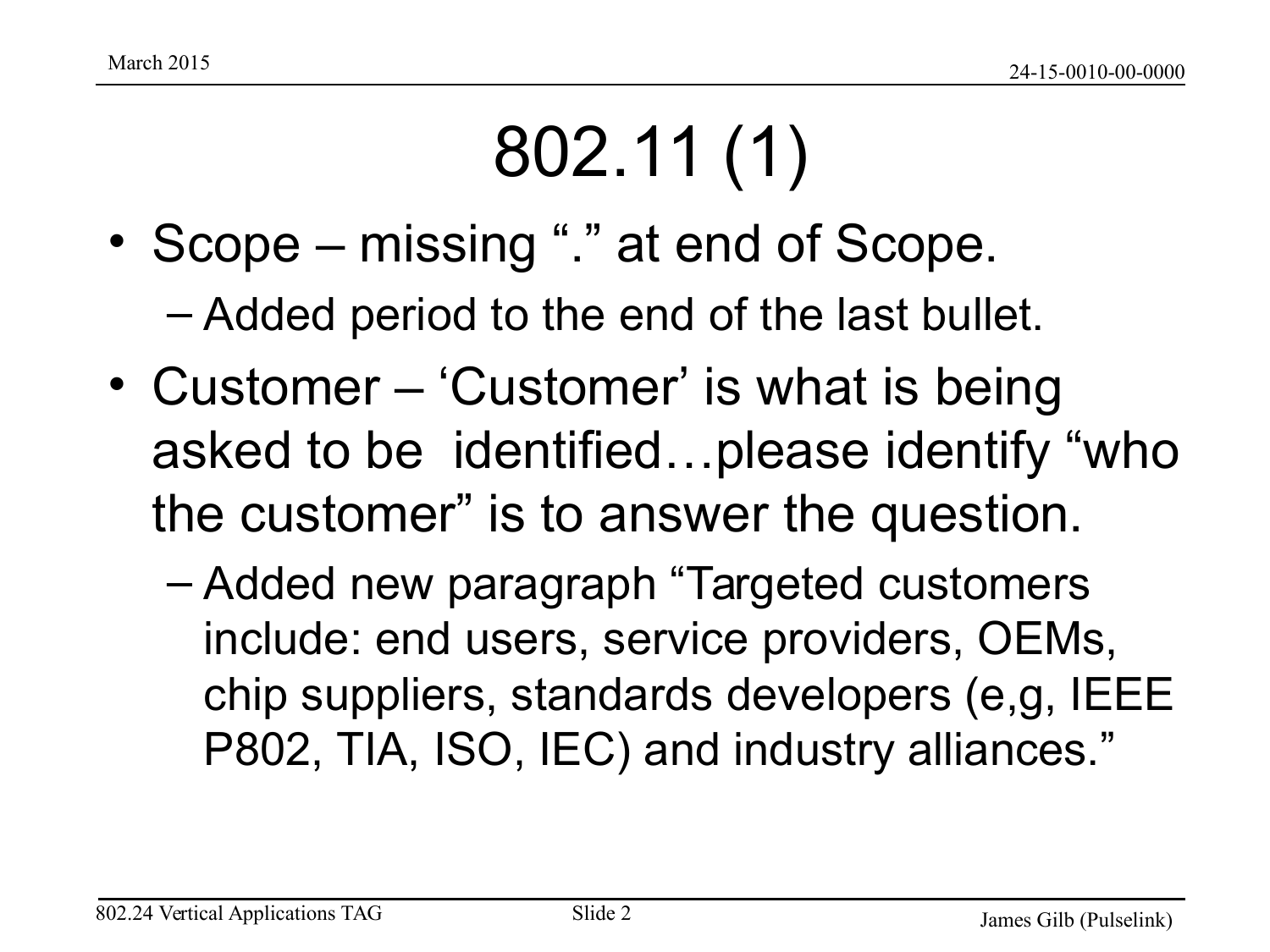#### Introduction

- The 802.24 TAG received comments from 802.11, 802.19 and Paul Nikolich
- Edits were made to the scope document, in response to the comments.
	- Summary of changes are in this document.
	- Updated document is 24-15-0003-00
- Some additional editorial changes were made as well.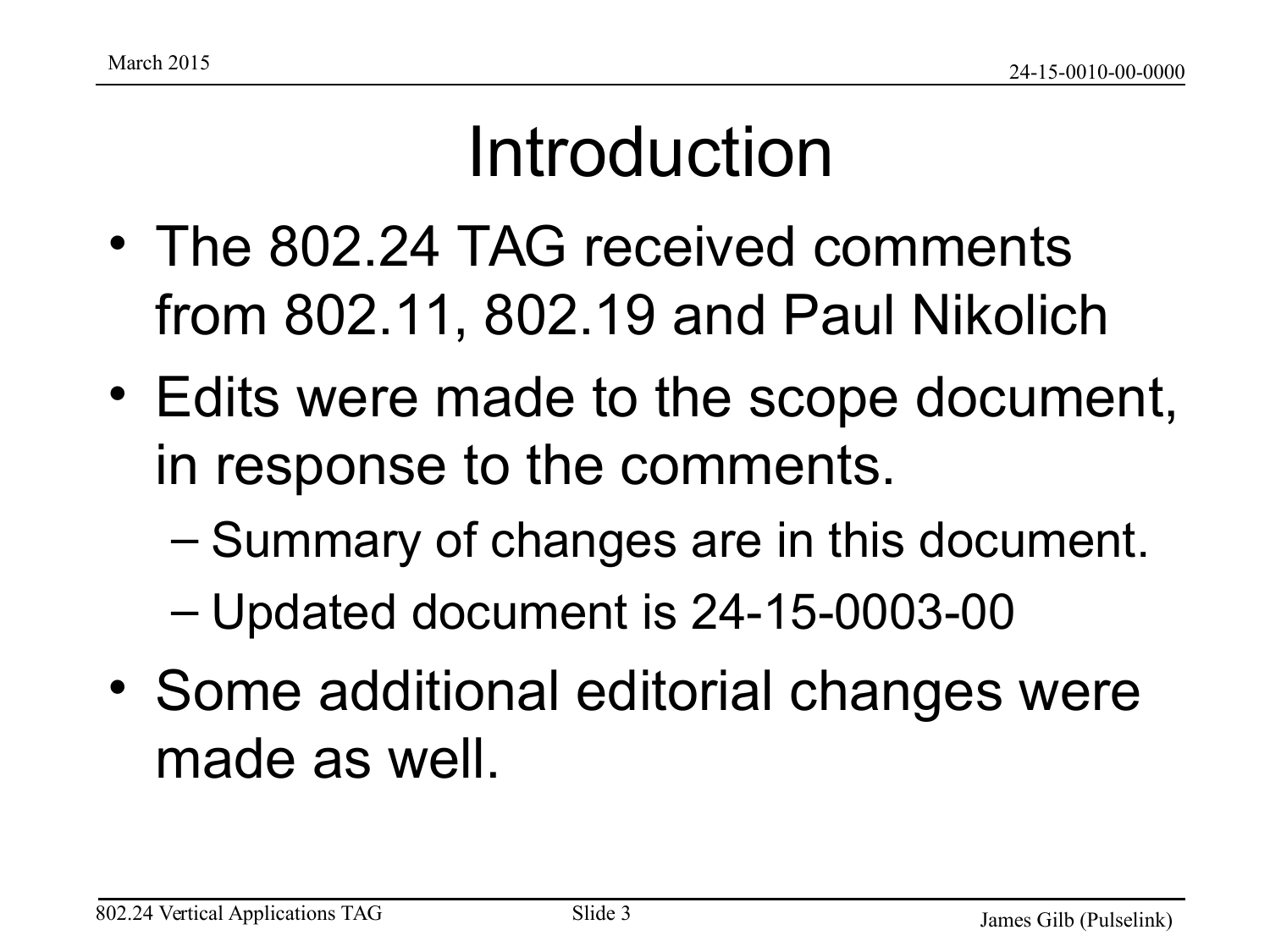### 802.11(2)

- Similar Groups What are the "in identified IoT vertical applications"? What are the liaison opportunities? Would a liaison with "IEEE P2413" be one of those opportunities? What about any opportunities with those groups identified in #4?
	- Answer modified, new text: "Liaison activities with internal SDOs (e.g., IEEE P802 working groups, IEEE P2413), external SDOs (e.g., TIA, ISO, IEC), industry alliances, government agencies, IEEE societies, etc. in identified IoT vertical applications."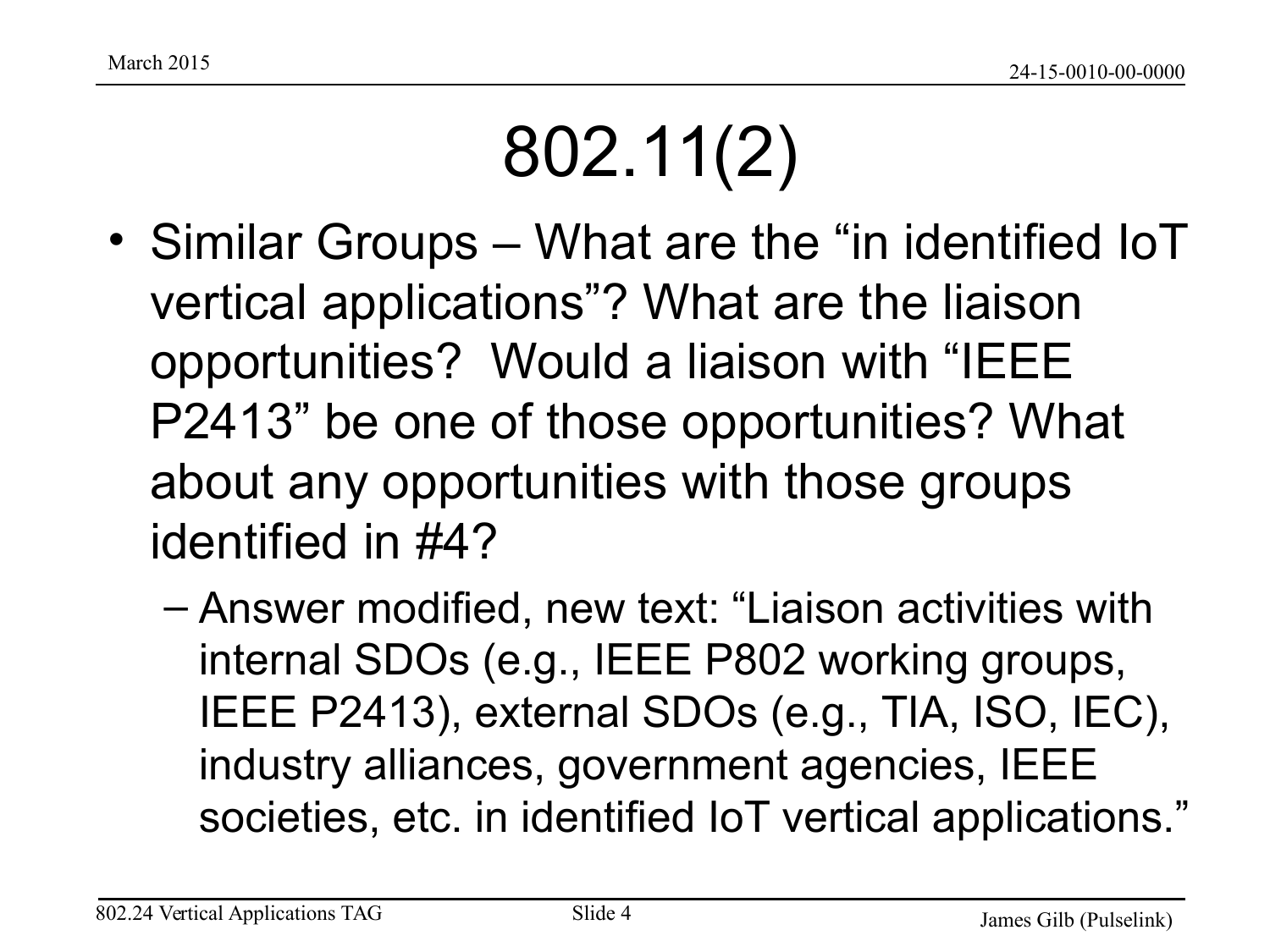# 802.19 (1)

- In response to Question 2 does not specifically answer who are the customers for this Task Group. Please provide a list of some of the customers. You may also want to consider some "internal" customers like some of the IEEE 802 WGs.
	- Added new paragraph "Targeted customers include: end users, service providers, OEMs, chip suppliers, standards developers (e,g, IEEE P802, TIA, ISO, IEC) and industry alliances."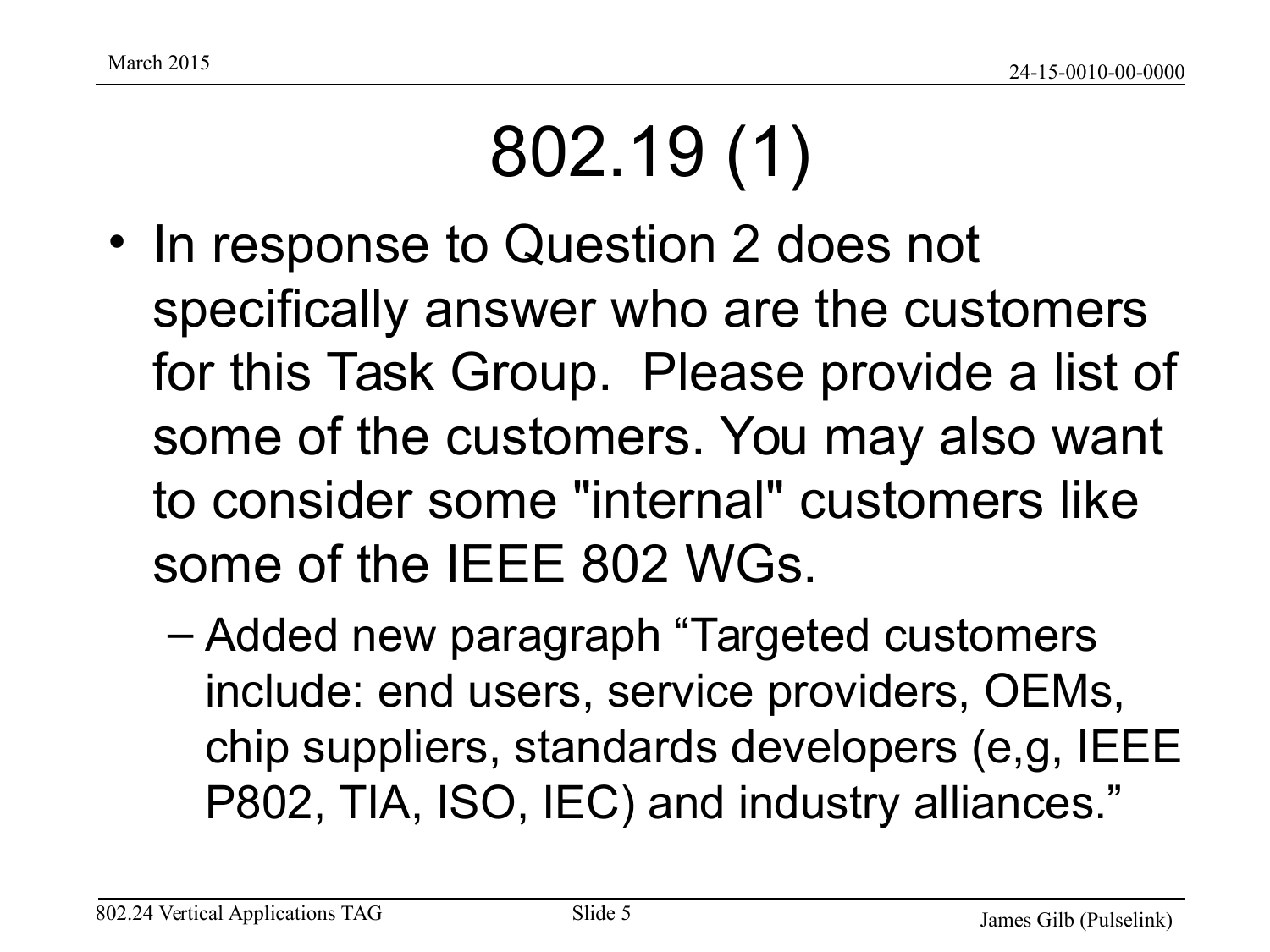# 802.19 (2)

- The answer to Question 3 is very broad and does not list specific organizations with which they may liaise. Please list specific organizations.
	- Answer modified, new text: "Liaison activities with internal SDOs (e.g., IEEE P802 working groups, IEEE P2413), external SDOs (e.g., TIA, ISO, IEC), industry alliances, government agencies, IEEE societies, etc. in identified IoT vertical applications."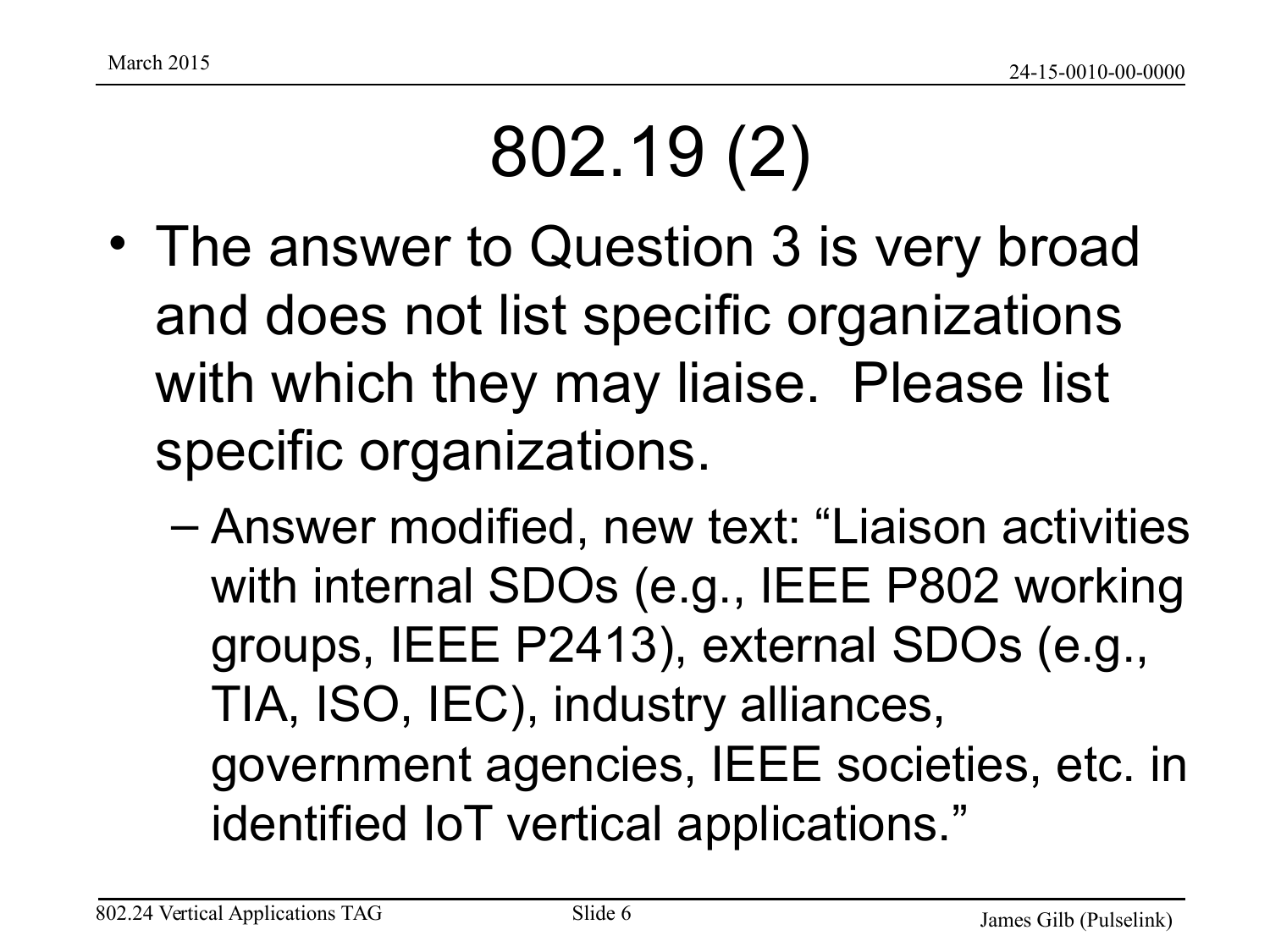## 802.19 (3)

- Question 4 could include other application areas like Consumer Electronics and Smart Grid.
	- The 802.24 TAG already has a Smart Grid Task Group. We have listed the application areas for which we have champions. Added to the end of the paragraph: "These include:" to indicate that more areas will be considered when champions are identified.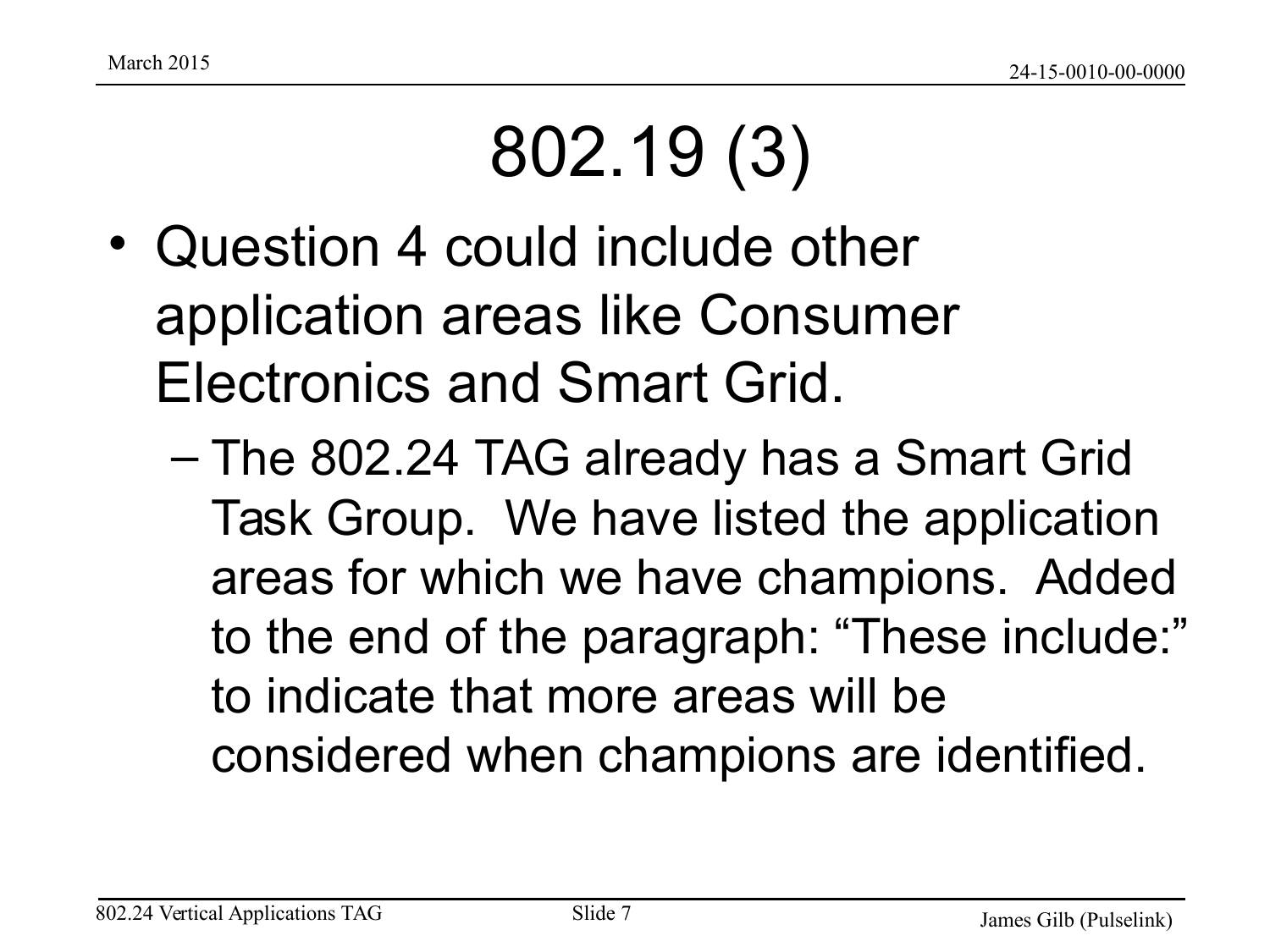### Nikolich (1)

- 0) minor editorial, 1s page, Project, should be "IEEE 802.24 Vertical Application TAG IoT Task Group"
	- Changed to IEEE 802.24 Vertical Applications TAG in two locations
- 1) minor editorial, item 1, 1st sentence. Start with "The IoT Task Group will provide a forum..."

– Starts with "The IoT Task Group provides a forum ..."

- 2) major editorial, item 1, after 1st sentence add the following sentence "The scope of the IoT Task Group is bounded to the following"
	- Added "The scope of the IoT Task Group is to:"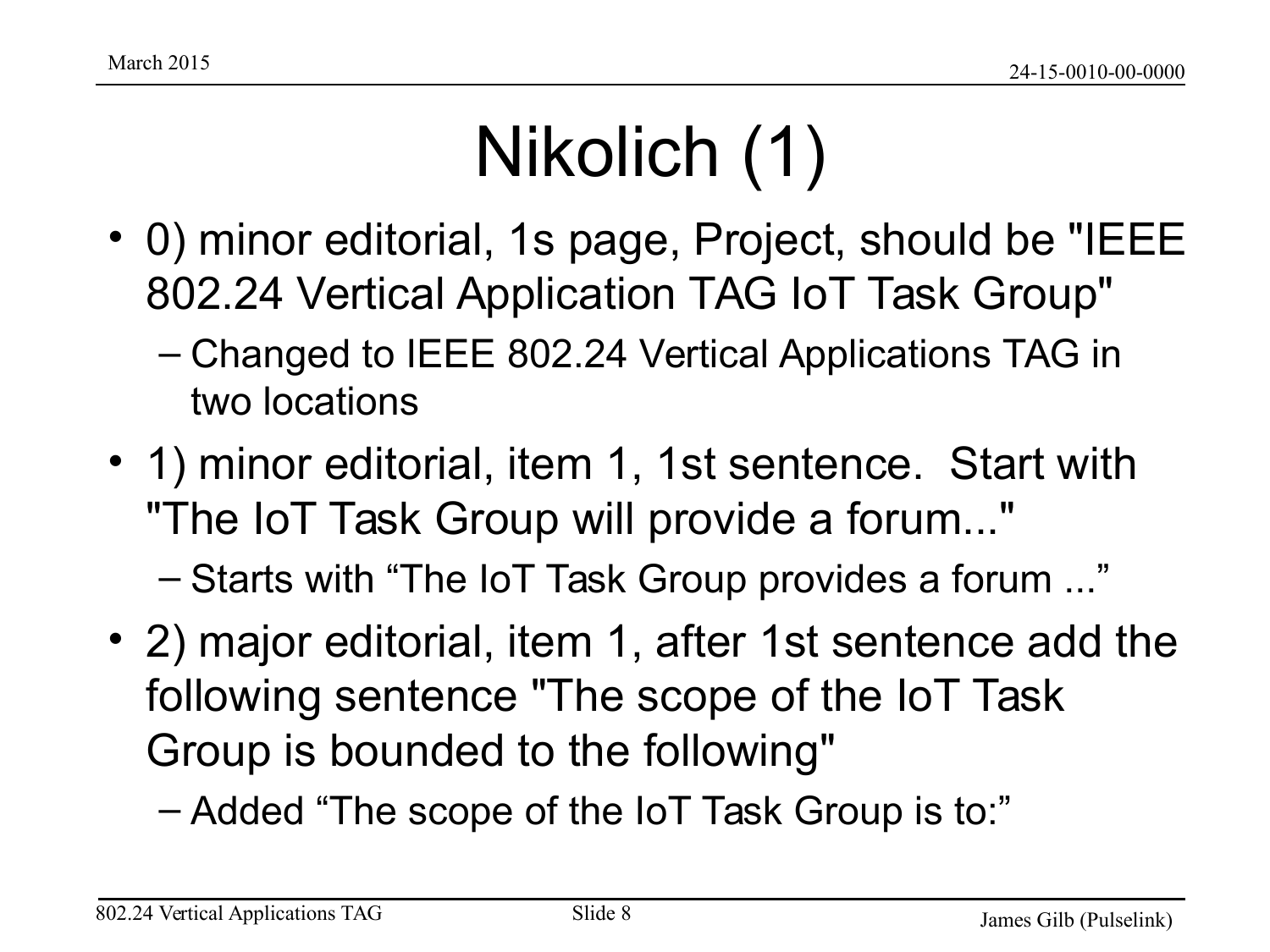### Nikolich (2)

- 3) major question, item 2, "the customer" (i.e., who will benefit?) is not clearly defined, this should be improved. For example: "End users, Internet Service Providers, System/Chip vendors and standards developers can use the information in the white paper to help build their understanding of how IoT applications may impact and guide their future activities."
	- Added new paragraph "Targeted customers include: end users, service providers, OEMs, chip suppliers, standards developers (e,g, IEEE P802, TIA, ISO, IEC) and industry alliances."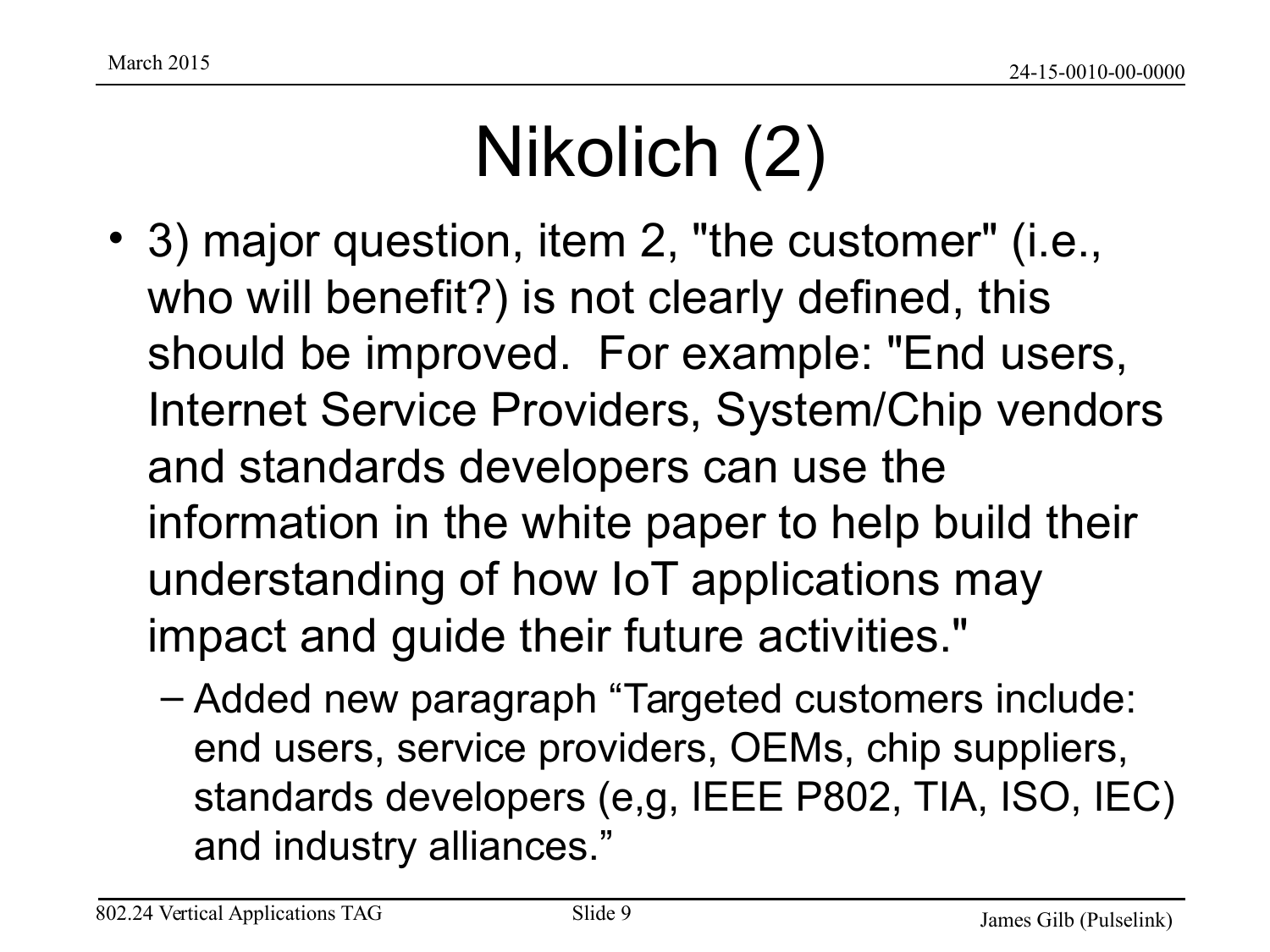#### Motion

- Request that the IEEE 802 EC approve the formation of the IEEE 802.24.2 IoT Task Group with the scope contained in document 24-15-0003-01. The 802.24 TAG Chair is authorized to make additional modifications to the scope as needed to reflect EC discussion at its closing meeting.
	- Moved: Steve Pope, Seconded: Chris DiMinico
	- $-9/0/1$  (y/n/a) (22 people in the room)